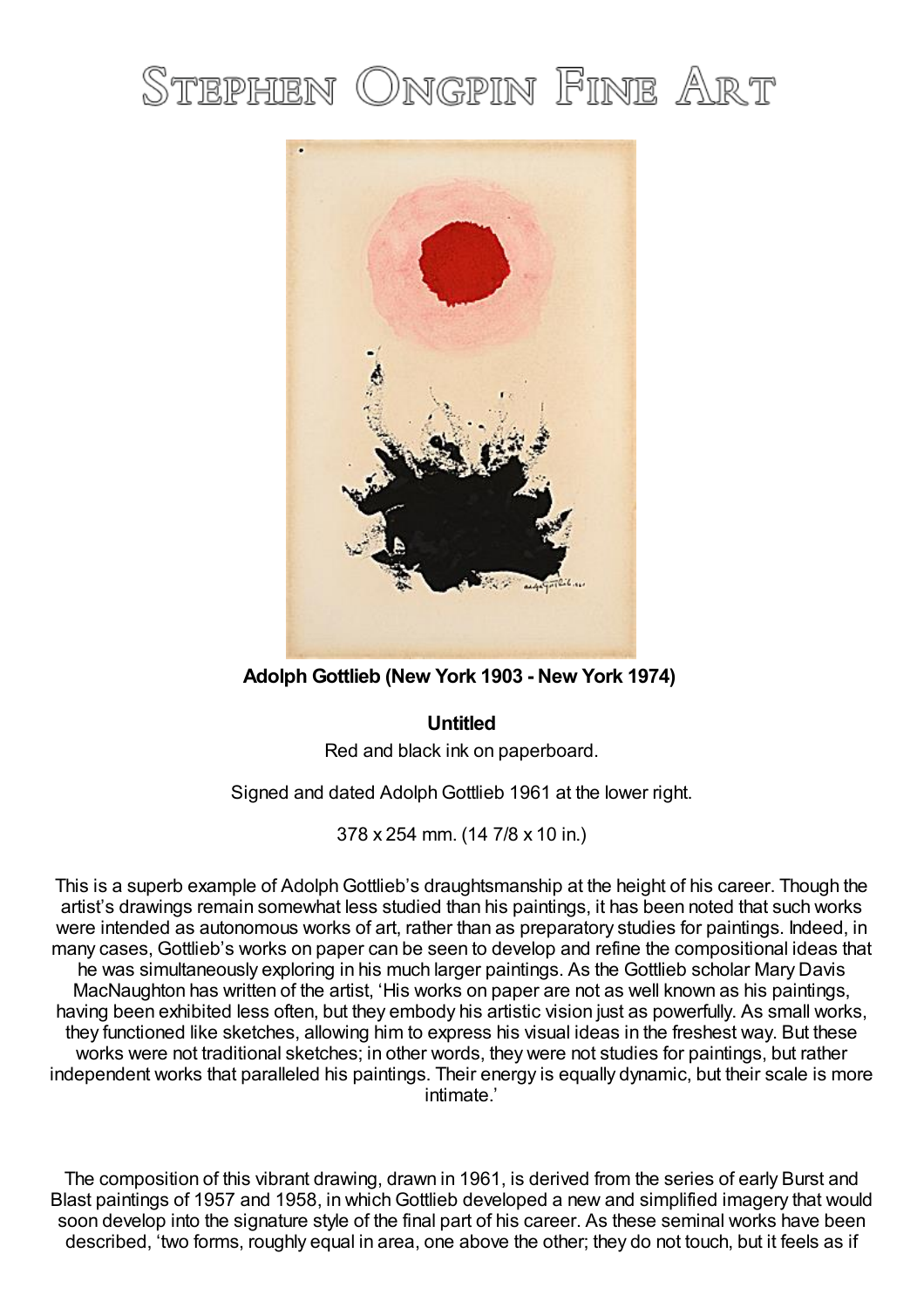they were bound together, as by planetary forces. The lower form is black and painted in a choppy gestural way; the upper form, red, is smoother in surface and edge, but not closed or measured. It is the product of another type of gesture: the ellipse is freely brushed and surrounded by a tonally graduated halo.' The juxtaposition of the two zones of the Burst compositions, contrasting the stillness of the oval shape and the dynamism of the expressive marks below it, is a feature of the present sheet.

Although the titles of some of the Burst paintings seem to suggest bombs or explosions, and indeed several critics saw in these works – painted at the height of the Cold War - a reference to the atomic bomb, the artist was less forthcoming about what they were meant to represent. As Gottlieb was quoted in a newspaper interview at the time of the 1963 São Paulo Bienal, where his work won the Grand Prize, 'I try, through colors, forms and lines, to express intimate emotions...My paintings can represent an atomic bomb, a sun, or something else altogether: depending on the thinking of whoever is looking at it.'

A closely comparable drawing in ink and gouache, dated December 1960, was recently sold at auction in New York.

#### **Provenance:**

Acquired from the artist by a private collector Anonymous sale, New York, Sotheby Parke Bernet, 28 May 1976, lot 367 André Emmerich Gallery, New York Acquired from them in 1977 by a private collector Private collection, until 2013.

## **Exhibitions**

New York, André Emmerich Gallery, Adolph Gottlieb: Paintings 1945-1974, 1977 [ex-catalogue].

## **Artist description:**

One of the founders and leaders of the seminal American movement known as Abstract Expressionism, AdolphGottlieb was born in New York and studied with John Sloan at the Art Students League, and later at the Parsons School of Design and Cooper Union. He became a close friend of fellow artists Mark Rothko and Milton Avery, with whom he worked closely throughout the 1930's, as well as Barnett Newman and David Smith. In 1941 he began to paint his first major series of works, known as Pictographs, several of which were exhibited the following year at the Wildenstein Gallery in New York. In 1943 Gottlieb became a founder member of a group known as the New York Artist-Painters, which included Rothko and JohnGraham. Gottlieb's mature oeuvre can be divided into three major series of works produced, sometimes concurrently, in the 1940's, 1950's and 1960's: the Pictographs of 1941- 1953, the Imaginary Landscapes, dating from 1951 onwards, and, finally, the large Burst paintings begun in the late 1950's, which are the artist's best known works.

The first painting of this type, entitled Burst, was exhibited at the Martha JacksonGallery in New York in 1957, and was quickly followed in the same year by the closely related paintings Blast I(today in the Museum of Modern Art, New York) and Blast II. These vertical paintings of contrasting but balanced forms - an oval shape, sometimes with a halo or nimbus of thinned paint around it, in the upper half, and jagged black marks in the lower zone - were to provide a template for much of Gottlieb's output between 1957 and his death in 1974. In the words of one scholar, 'Oscillating as it does between figural and landscape implications, Gottlieb's Burst image is a blood brother to Rothko's stacked-rectangle and